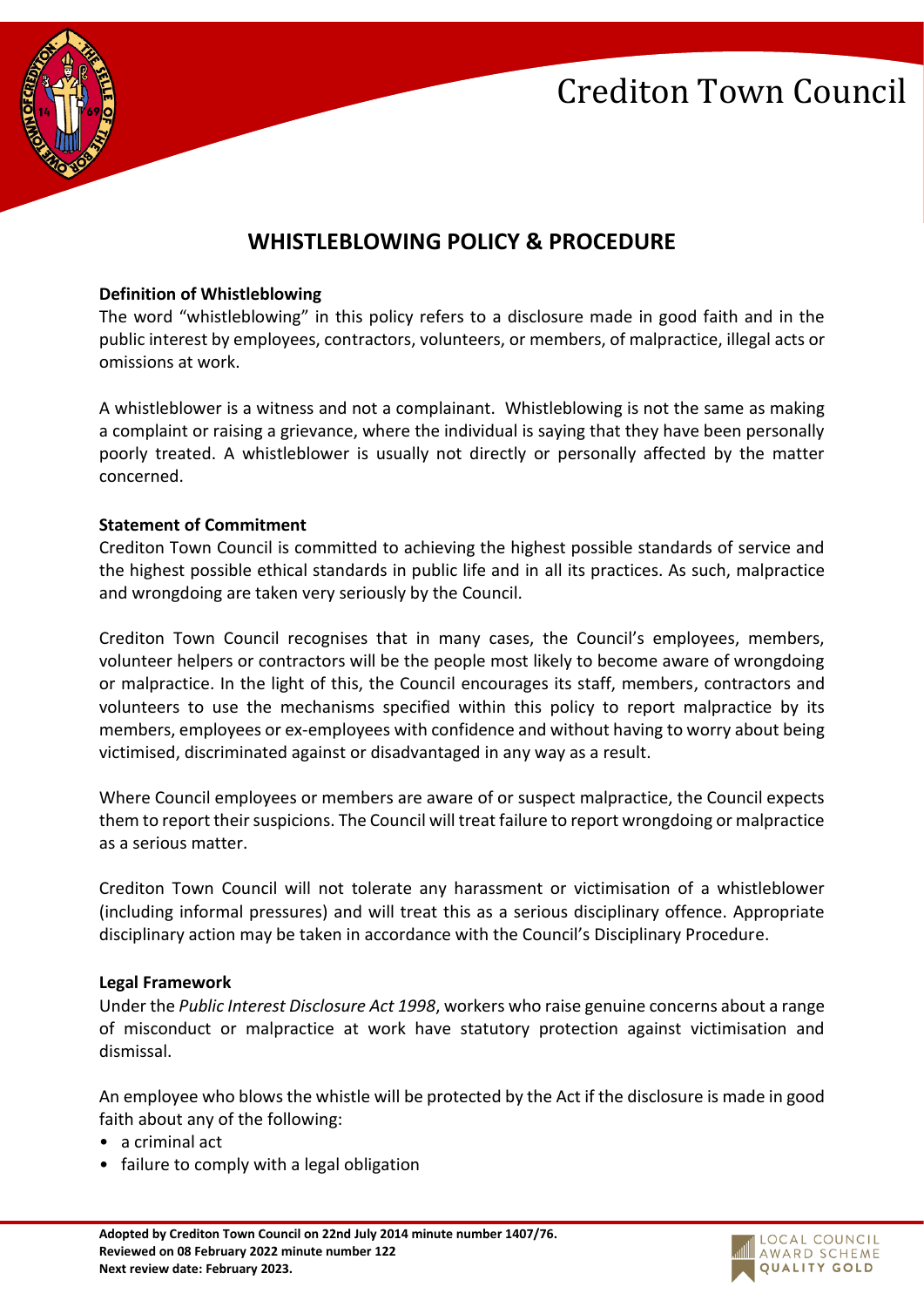

- miscarriages of justice
- danger to health and safety
- any damage to the environment
- an attempt to cover up any of the above

A whistleblower will not be protected under the Act if they break the law when making a disclosure.

## **Coverage of this Policy**

Crediton Town Council has a range of policies and procedures in place to deal with standards of behaviour at work, including a Grievance Policy & Procedure, Disciplinary Policy & Procedure and Bullying & Harassment Policy. Employees are encouraged to use the provisions of these procedures when appropriate. Service users should make complaints or raise concerns through the Complaints Procedure.

Therefore, the Whistleblowing Policy and Procedure should not be used to deal with complaints that employees may have about their employment in most circumstances. The aim of the Whistleblowing Policy and Procedure is to enable employees/members/ contractors/volunteers to report an issue if they feel that it cannot be done using the existing procedures, particularly if the matter is not about their personal employment position. Whistleblowing refers to issues that are of such importance that the public interest is served by reporting the issue.

The following is a list of examples when this policy may be used (please note that this list is not exhaustive):

- any unlawful act, whether criminal or a breach of civil law, has been committed, is being committed or is likely to be committed
- suspected corruption or fraud
- disregard for legislation, particularly that of health & safety at work
- a breach of a code of conduct
- misuse of assets, including stores, equipment, vehicles, buildings, computer hardware and software
- causing damage to the environment
- breach of financial regulations
- showing undue favour over a contractual matter or to a job applicant
- breach of, or failure to implement or comply with any policy determined by the Council
- failure to take reasonable steps to report and rectify any situation which is likely to give rise to a significant avoidable cost, or loss of income, to the Council or would otherwise seriously prejudice the Council
- abuse of power, or the use of the Council's powers and authority for any unauthorised or ulterior purpose
- deliberately concealing information in relation to any of the items on this list

Whilst volunteers are not covered by the *Public Interest Disclosure Act*, this Council's

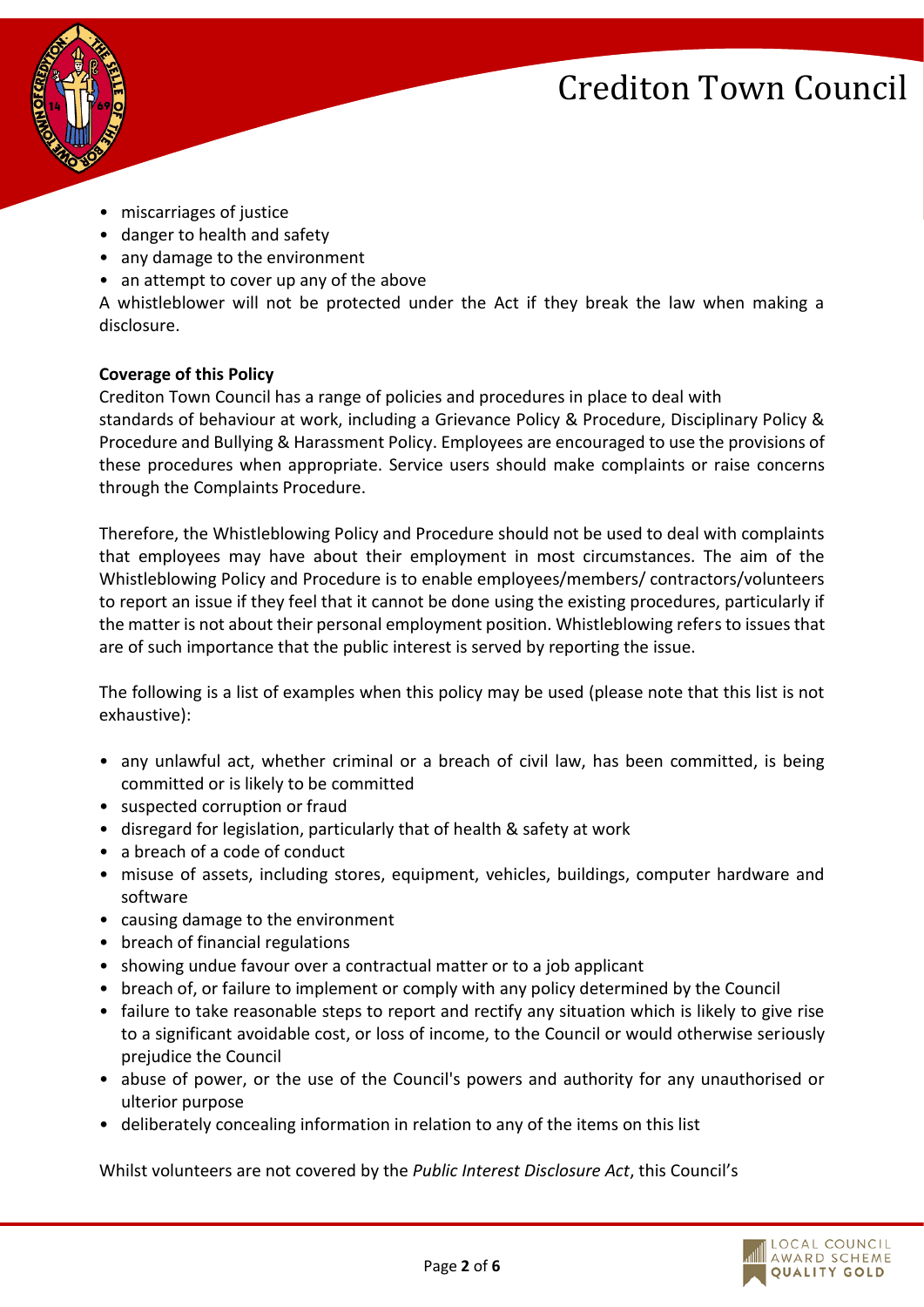

policy has been written to encompass members and volunteers.

## **Who a Disclosure can be made to:**

### **1. The Town Council**

The *Public Interest Disclosure Act* directs workers towards raising matters internally in the first instance, and to use internal whistleblowing policies.

For a disclosure to be protected by law, a whistleblower must:

- make the disclosure in good faith
- reasonably believe that the information is substantially true

## **2. A Legal Advisor**

A disclosure of information for the purpose of obtaining legal advice is protected.

#### **3. Prescribed Persons**

Whilst the Town Council strongly encourages disclosures to be made internally, if a whistleblower feels unable to use the procedure outlined within this policy they can make a disclosure to other people/organisations as prescribed by government. The most relevant prescribed people relating to the Town Council are:

- Health and Safety Executive and Chiltern District Council for health and safety risks
- Environment Agency
- Serious Fraud Office, Inland Revenue, Customs & Excise
- National Audit Office, Audit Commission
- Information Commissioner

To make a protected disclosure to a prescribed person, the whistleblower must:

- make the disclosure in good faith
- reasonably believe that the information is substantially true
- reasonably believe that the information is being disclosed to the right person or organisation

## **4. Wider Disclosures**

A whistleblower would also be protected under the Act if they made wider disclosures, e.g. to a professional body, the Police or an MP, etc., if the whistleblower:

- makes the disclosure in good faith
- reasonably believes that the information is substantially true
- does not act for personal gain
- acts reasonably taking into account the circumstances

In order to make a protected wider disclosure, the whistleblower must either:

• reasonably believe that the Council would treat them unfairly if they made a disclosure internally or to a prescribed person

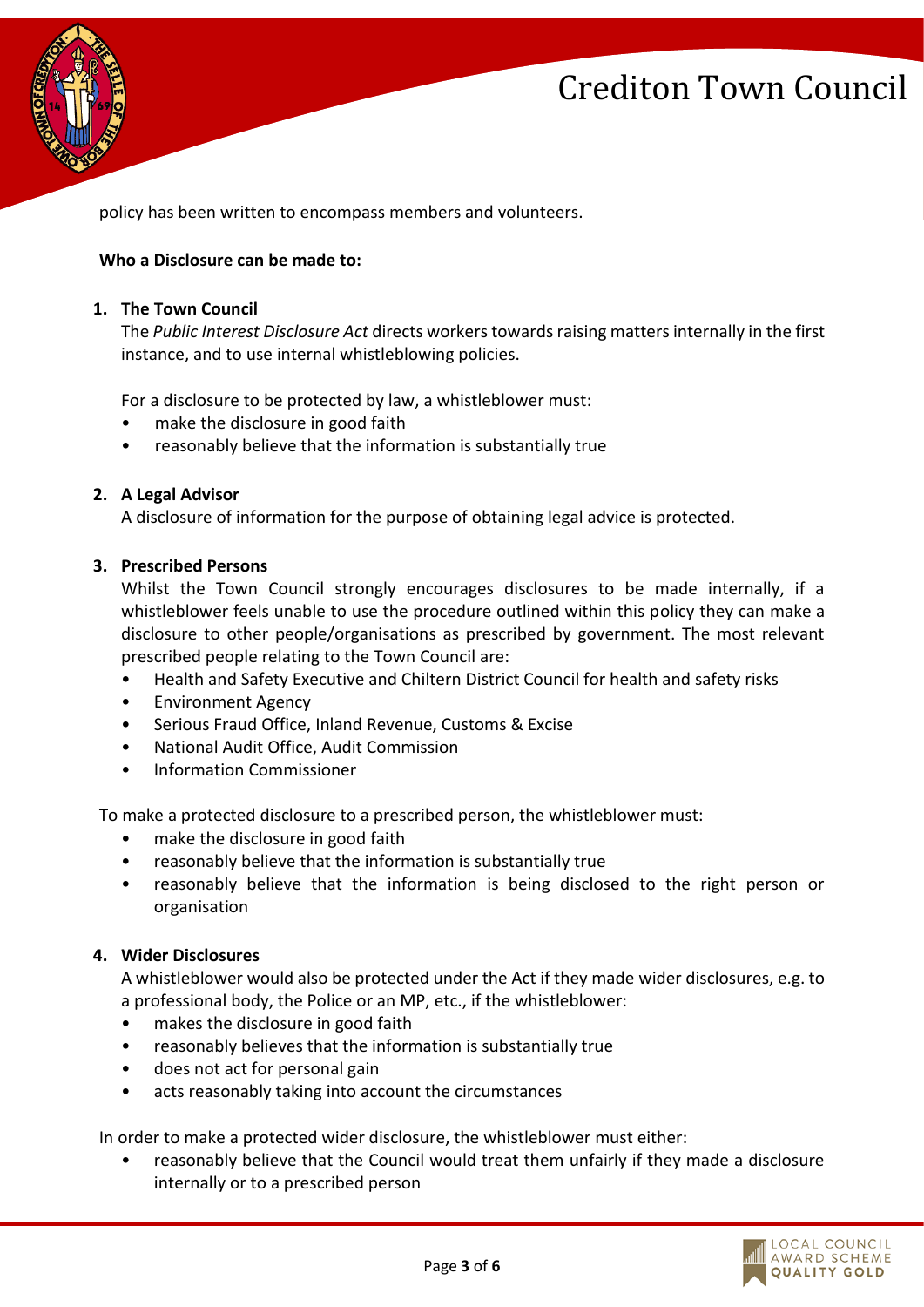



- reasonably believe that an internal disclosure would result in the destruction or cover‐up of evidence
- have previously disclosed the same or very similar information internally or to a prescribed person

#### **Whistleblowing Procedure**

#### **Confidentiality**

If the whistleblower requests confidentiality, the Council will not reveal the whistleblower's name or position without their permission. It is, however, easier to pursue and verify complaints if the whistleblower provides his/her name. Unsupported, anonymous complaints and allegations will be treated with caution.

There may be circumstances when the Council is legally obliged to disclose the name of a whistleblower, e.g. when ordered to by court.

#### **Protection for Whistleblowers**

If an employee, member, volunteer, or contractor raises a concern which they believe to be true, the Council will take appropriate action to protect the individual from harassment, victimisation and bullying. Employees who raise a genuine concern under this policy will not be at risk of losing their job. However, a whistleblower will not be protected from the consequences of making a disclosure if, by doing so, they commit a criminal offence.

#### **Involvement of Trade Unions**

Crediton Town Council recognises the right of whistleblowers to be advised and represented by their union when raising concerns under the whistleblowing procedure.

#### **Designated Officer**

The Town Clerk is the Designated Officer to be a point of contact for concerns raised under this procedure.

#### *1. Raising a Concern*

An employee should normally raise their concerns about wrongdoing or malpractice with his/her immediate line manager. Whilst the whistleblower is not expected to prove the truth of an allegation or to investigate the matter themselves, the whistleblower should have a reasonable belief and some evidence to back it up before raising their concerns. The manager will notify the Designated Officer within two working days whenever possible.

Where it is not appropriate to go via normal management reporting channels, because the matter is serious and sensitive (e.g. if the whistleblower believes that his or her manager is involved), he/she should contact the Designated Officer. Members, volunteers, and contractors should contact the Designated Officer.

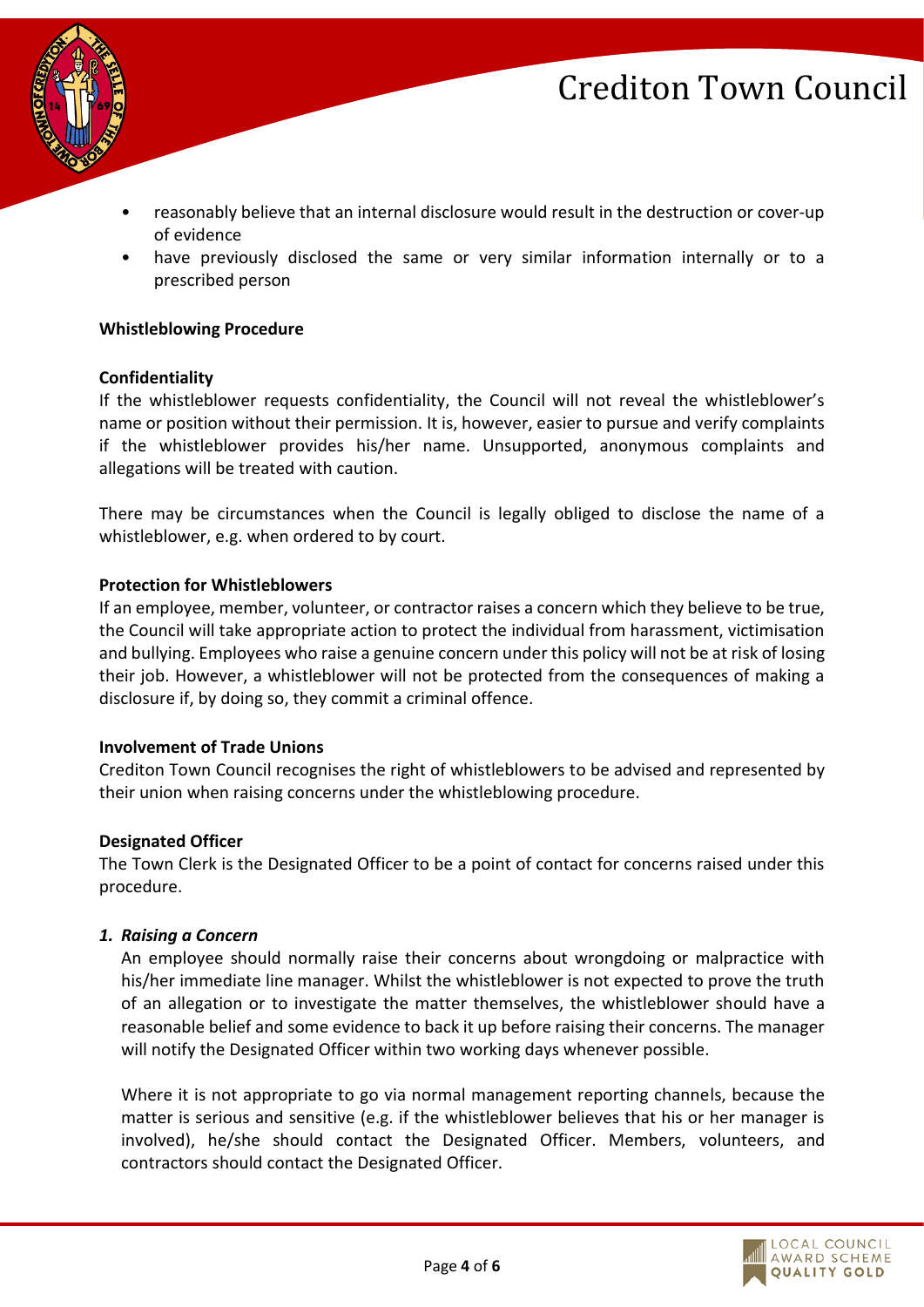

The Designated Officer and line managers must take all concerns seriously.

Where, exceptionally, the concern is about the Designated Officer, the concerns should be reported to the Chairman of the Council, who will decide how the investigation will proceed. This may include an external investigation.

#### *2. Employer's Response*

Within ten working days, the Designated Officer will arrange an initial interview to ascertain the nature of the whistleblower's concern. The interview will be confidential if requested by the whistleblower. The whistleblower has the right to bring a friend or union representative along with them. The friend must observe confidentiality.

At this stage, the whistleblower will be asked whether he/she wishes his/her identity to be disclosed and will be reassured about protection from possible reprisals or victimisation.

The whistleblower will be asked if they wish to make a written or verbal statement. In either case, the Designated Officer will write a brief summary (dated) of the interview, which will be agreed by both parties.

The Designated Officer will be responsible for the commission of any further investigation.

#### *3. Investigation*

The investigation may need to be carried out under strict confidentiality, i.e. the subject of the investigation will not be informed until, or if, it becomes necessary to do so. This may be appropriate in cases of suspected fraud.

The Designated Officer will offer to keep the whistleblower informed about the investigation and its outcome.

If the investigation finds that there is a case to be answered by any employee, Crediton Town Council's Disciplinary Procedure will be used.

If the investigation identifies that there is no case to answer, but that the whistleblower held a genuine concern and was not acting maliciously, the matter will be closed. The Designated Officer will ensure that the whisteblower suffers no reprisals or victimisation.

If the investigation discovers that an employee has made false accusations with malicious intent, appropriate disciplinary action may be taken in accordance with the Council's Disciplinary Procedure.

If the concern raised is very serious or complex, it may be necessary for an inquiry to be held. The Designated Officer may refer the issue to the police or other agencies in serious cases.